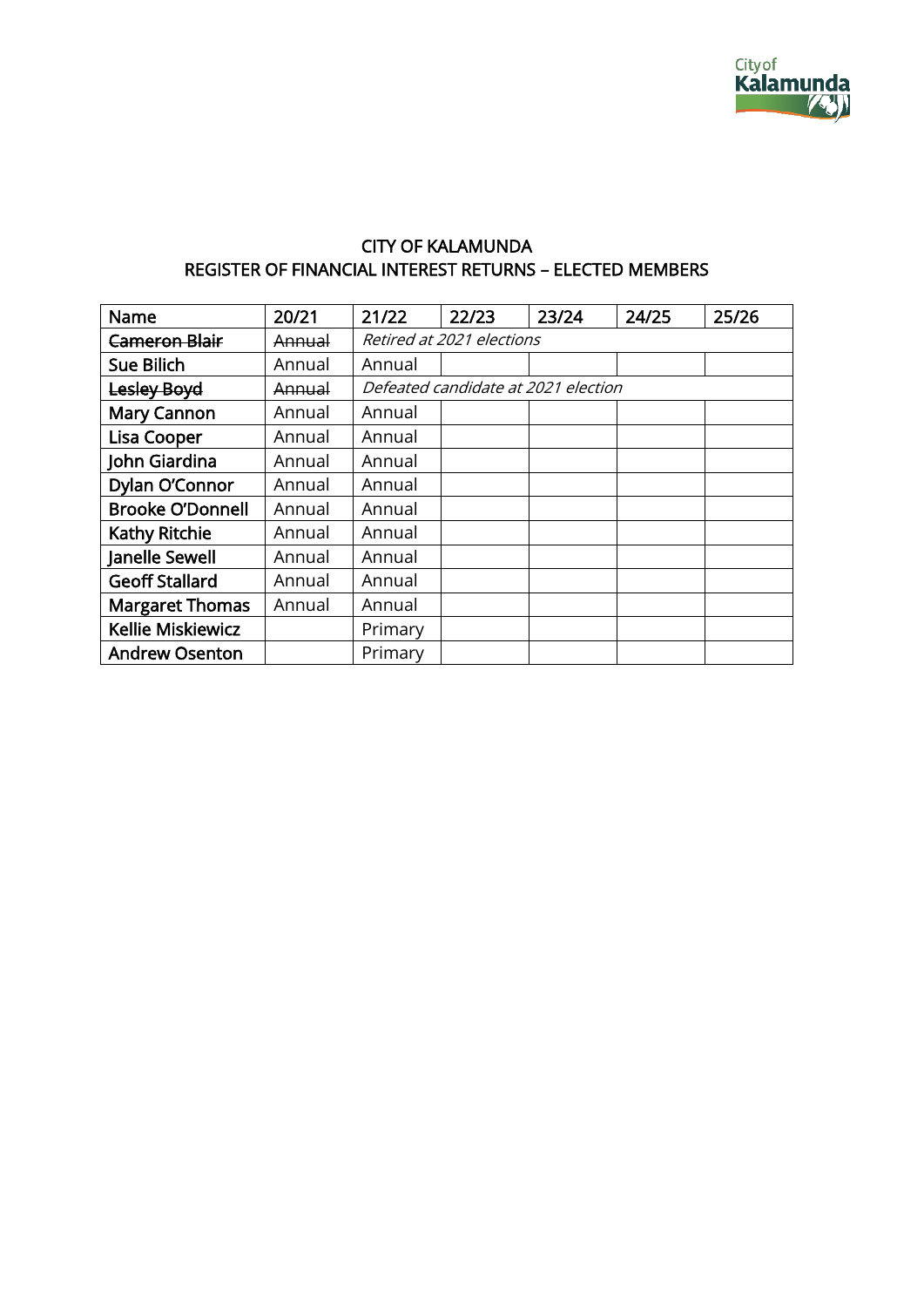

## CITY OF KALAMUNDA REGISTER OF FINANCIAL INTEREST RETURNS – STAFF POSITION

| Position                                      | 20/21   | 21/22    | 22/23 | 23/24 | 24/25 | 25/26 |
|-----------------------------------------------|---------|----------|-------|-------|-------|-------|
| <b>Chief Executive Officer</b>                | Annual  | Annual   |       |       |       |       |
| Director Corporate                            | Annual  | Annual   |       |       |       |       |
| Services                                      |         |          |       |       |       |       |
| <b>Director Asset Services</b>                | Annual  | Annual   |       |       |       |       |
| Director Development                          | Annual  | Annual   |       |       |       |       |
| Services                                      |         |          |       |       |       |       |
| Manager Finance<br><b>Services</b>            | Annual  | Annual   |       |       |       |       |
| Manager People Services                       | Annual  | Annual   |       |       |       |       |
| Manager Community<br>Development              | Annual  | Annual   |       |       |       |       |
| Manager Strategic<br>Planning                 | Annual  | Annual   |       |       |       |       |
| Manager Customer &<br><b>Public Relations</b> | Annual  | Annual   |       |       |       |       |
| Manager Information<br>Technology             | Annual  | Annual   |       |       |       |       |
| Manager Commercial                            | Primary | Resigned |       |       |       |       |
| & Cultural Services                           |         |          |       |       |       |       |
| Manager Economic &                            | Primary | Annual   |       |       |       |       |
| <b>Cultural Services</b>                      |         |          |       |       |       |       |
| Manager                                       |         | Primary  |       |       |       |       |
| <b>Environmental Health</b>                   |         |          |       |       |       |       |
| & Community Services                          |         |          |       |       |       |       |
| Manager Strategic                             | Annual  | Annual   |       |       |       |       |
| Planning                                      |         |          |       |       |       |       |
| Manager Approval                              | Annual  | Annual   |       |       |       |       |
| Services                                      |         |          |       |       |       |       |
| Coordinator                                   | Annual  | Annual   |       |       |       |       |
| Procurement                                   |         |          |       |       |       |       |
| Procurement &                                 | Annual  | Annual   |       |       |       |       |
| Finance Officer                               |         |          |       |       |       |       |
| Finance Officers (1)                          | Annual  | Annual   |       |       |       |       |
| Finance Officers (2)                          | Annual  | Annual   |       |       |       |       |
| <b>Principal Project</b><br>Officer           | Annual  | Annual   |       |       |       |       |
| <b>Principal Statutory</b>                    | Annual  | Annual   |       |       |       |       |
| Planner                                       |         |          |       |       |       |       |
| Senior Statutory                              |         | Primary  |       |       |       |       |
| Planner                                       |         |          |       |       |       |       |
| <b>Statutory Planner (1)</b>                  | Annual  | Annual   |       |       |       |       |